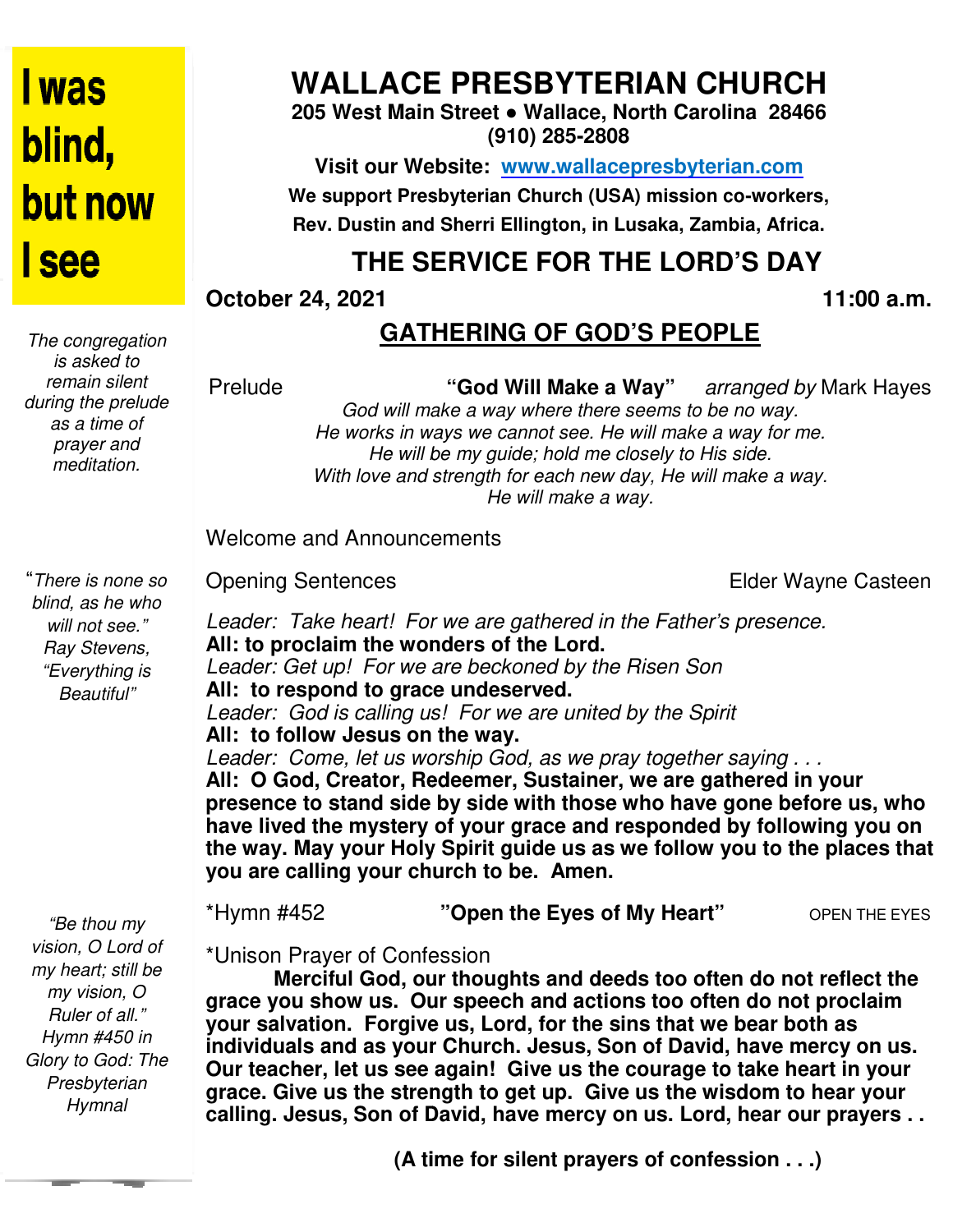*"Open my eyes, that I may see glimpses of truth thou hast for me." Hymn #451 in Glory to God: The Presbyterian Hymnal* 

*Hymn #743 in Glory to God: The Presbyterian Hymnal* 

**The Color** 

\*Responsive Assurance of Pardon *Leader: Jesus is able for all time to save those who approach God through him, since he always lives to make intercession for them. Hear then the good news:* **All: In and through Jesus Christ we are forgiven. Thanks be to God!** 

Gloria Patri **Glory Be to the Father Glory be to the Father, and to the Son, and to the Holy Ghost; as it was in the beginning, is now, and ever shall be, world without end. Amen, amen.** 

#### **PROCLAIMING GOD'S WORD**

Children's Sermon

Prayer for Illumination

 **wisdom and revelation, so that, with the eyes of our hearts enlightened, Holy and gracious God, may your Holy Spirit give us a spirit of we may know the hope to which Christ has called us, the riches of his glorious inheritance among us, and the greatness of his power for those who believe. Amen.**

| "I will seek you in                                   | <b>Old Testament Lesson</b>  | Psalm 119:12-18  | Elder Wayne Casteen   |
|-------------------------------------------------------|------------------------------|------------------|-----------------------|
| the morning, and<br>I will learn to<br>walk in your   | Gospel Lesson                | Mark 10:46-52    |                       |
| ways. And step<br>by step you'll                      | Sermon                       | "On Blind Faith" | Dr. Philip K. Gladden |
| lead me; and I<br>will follow you all<br>of my days." | A Time for Silent Reflection |                  |                       |

Pastoral Prayer with the Lord's Prayer

 **not into temptation, but deliver us from evil. For thine is the kingdom and Our Father who art in heaven, hallowed be thy name. Thy kingdom come, thy will be done, on earth as it is in heaven. Give us this day our daily bread; and forgive us our debts, as we forgive our debtors; and lead us the power and the glory, forever. Amen.** 

## **GIVING THANKS TO GOD**

\*Presentation of Tithes and Offerings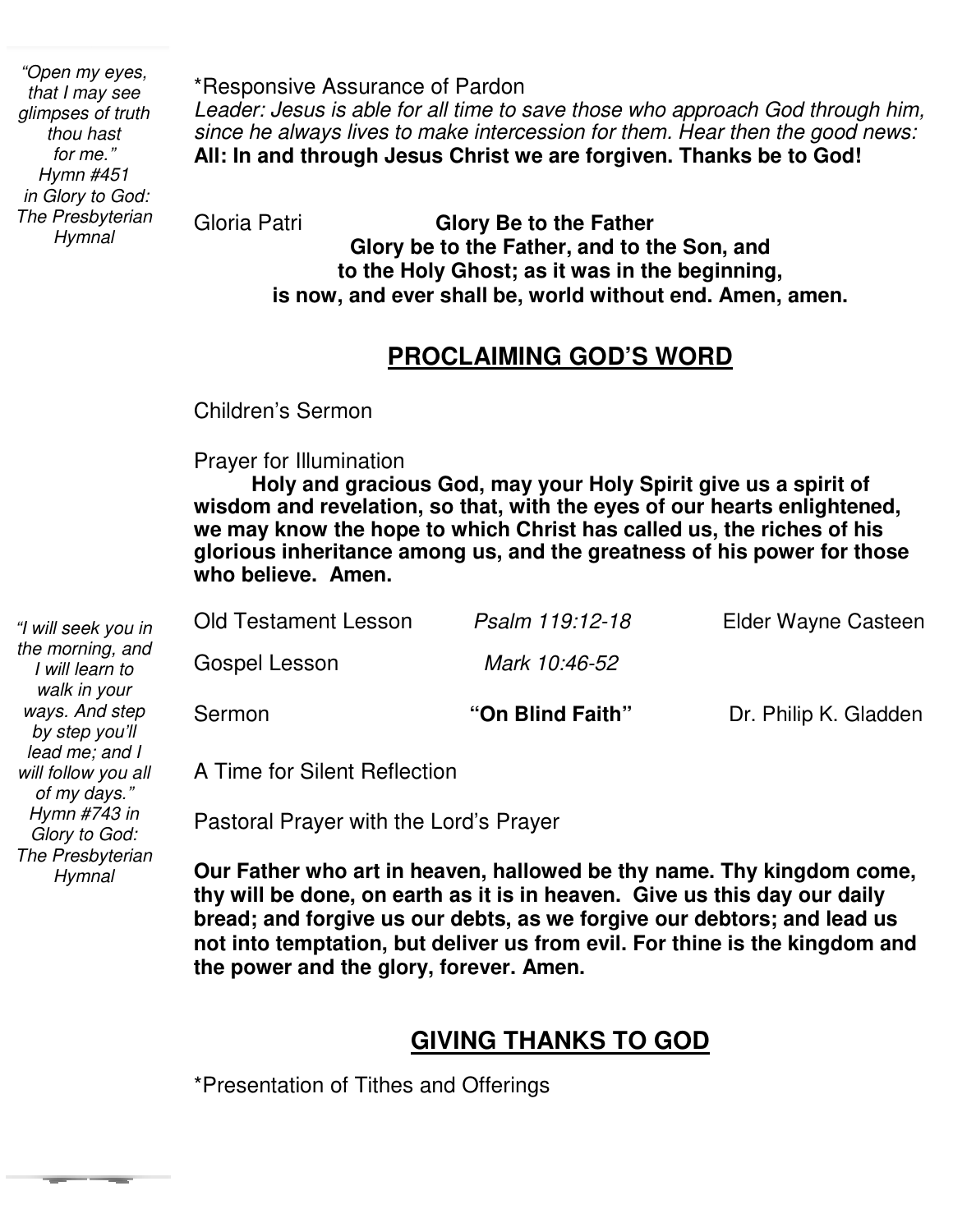**Offertory** 

*Some Greeks came to Philip and said to him, "Sir, we wish to see Jesus." John 12:21* 

**"A Quiet Moment with Amazing Grace"**

*I once was lost, but now I'm found;*<br>Was blind, but now I see.

\*Doxology and Prayer of Dedication  *Praise God from whom all blessings flow; Praise Him all creatures here below; Praise Him above ye heavenly host; Praise Father, Son, and Holy Ghost. Amen.* 



Affirmation of Faith: The Apostles' Creed **I believe in God the Father Almighty, Maker of heaven and earth. And in Jesus Christ his only Son our Lord; who was conceived by the Holy Ghost, born of the Virgin Mary, suffered under Pontius Pilate, was crucified, dead, and buried; he descended into hell;** the third day he rose again from the dead; **he ascended into heaven, and sitteth on the right hand of God the Father Almighty; the third day he rose again from the dead; he ascended into heaven, and sitteth on the right hand of God the Father Almighty; the forgiveness of sins; the resurrection of the body; and the life everlasting. Amen.**  heaven and earth.<br><sub>!</sub>sus Christ his only Son our Lord;<br>conceived by the Holy Ghost, ascended into heaven,<br>**I sitteth on the right hand of God the** Father<br><sup>I</sup> third day he rose again from the dead; ascended into heaven,<br>**d sitteth on the right hand of God the Father**<br>· forgiveness of sins;<br>· resurrection of the body;

\*Hymn #649 *(verses 1, 2, & 5)*

*5)* AMAZING GRACE

"**Amazing Grace, How Sweet the Sound Grace,** "

*He took bread, blessed and broke it, and gave it to them. Then their eyes were opened, and they recognized him. Luke 24:30-31* 

**The Company** 

\*Benediction

\*Postlude

\**All who are able may stand. stand.*

#### *arranged by Mary McDonald*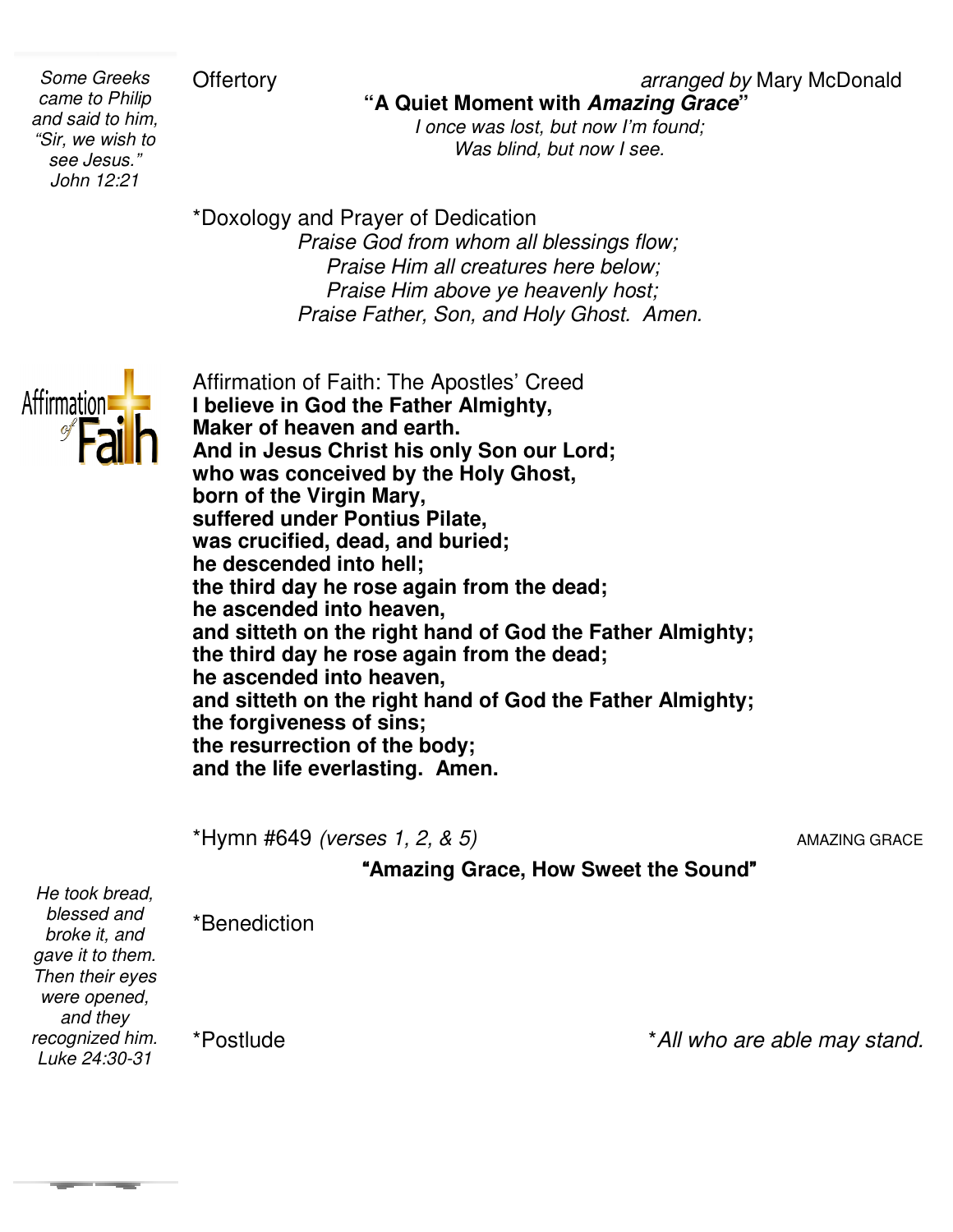# **WEEKLY CALENDAR**

|                                | <b>WEEKLY CALENDAR</b>                          |  |  |
|--------------------------------|-------------------------------------------------|--|--|
| Sunday, October 24             | 9:30 am Hybrid (Zoom and in-person-Room 304     |  |  |
|                                | <b>Adult Sunday School Class</b>                |  |  |
|                                | 10:00 am Sunday School Classes                  |  |  |
|                                | 11:00 am Worship in-person and live-Stream      |  |  |
|                                | Hurricane Ida Relief Offering                   |  |  |
| Monday, October 25             | 700-8:00 pm Zoom Bible Study                    |  |  |
| Wednesday, October 27          | 10-11:00 am Bible Study-Zoom & In-Person-Rm 304 |  |  |
|                                | 6:00 pm Handbell Practice, Music Room           |  |  |
| Friday, October 29             | 5:30 pm Johnson/Westbrook Wedding               |  |  |
|                                | Rehearsal                                       |  |  |
| Saturday, October 30           | 4:00 pm Johnson/Westbrook Wedding               |  |  |
| <b>NOTES AND ANNOUNCEMENTS</b> |                                                 |  |  |
|                                |                                                 |  |  |

## **NOTES AND ANNOUNCEMENTS**

\* **Please join** the minister for a Bible Study on either Monday, October 25 (via Zoom) from 7:00 - 8:00 p.m. or Wednesday, October 27 (via Zoom or in person in Room 304) from 10:00 - 11:00 a.m. This week we will read and talk about Mark 12:28-34, The Great Commandment. Check your email on Monday for the Zoom links.

**\* The session** has called a Congregational Meeting for Sunday, November 7 following worship. The purpose of the meeting is to hear a report from the Nominating Committee and elect three Ruling Elders to the Class of 2024, receive the 2022 budget as information, act on recommended changes in the minister's terms of call, and hold the annual meeting of the corporation. from 7:00 - 8:00 p.m. or Wednesday, October 27 (via Zoom or in person 304) from 10:00 - 11:00 a.m. This week we will read and talk about Mark 34, The Great Commandment. Check your email on Monday for the Zoon session has c a.m. This week we will read and talk about Mark<br>Iment. Check your email on Monday for the Zoom<br>ngregational Meeting for Sunday, November 7<br>of the meeting is to hear a report from the<br>ct three Ruling Elders to the Class of

terms of call, and hold the annual meeting of the corporation.<br>\* **River Landing Food Drive** is Monday, November 8. Collections are from 8:00-11:30 am at Fitness Center or here at the church. Bags (with lists of foods needed attached) can be picked up on pew at back of sanctuary.



Church Weekh

nnouncements



 We will receive a special Hurricane Ida on Sunday, October 24. You may write a check to Wallace Presbyterian Church and mark it for "Hurricane Ida Aid." Mail your check to P.O. Box 717, Wallace, NC 28466 or drop it in the mail slot on the front door of the church office building or in the offering plate during worship. You may also contribute online at **www.wallacepresbyterian.com**.

 The offering will be divided among the Presbyterian Disaster Assistance program and RHINO (Rebuilding Hope in New Orleans).

 Presbyterian Disaster Assistance enables congregations and mission partners The offering will be divided among the Presbyterian Disaster Assistance<br>program and RHINO (Rebuilding Hope in New Orleans).<br>Presbyterian Disaster Assistance enables congregations and mission partners<br>of the Presbyterian Ch caring for communities adversely affected by crises and catastrophic events. Read more at www.pda.pcusa.org. caring for communities adversely affected by crises and catastrophic events. Read<br>more at <u>www.pda.pcusa.org</u>.<br>RHINO (Rebuilding Hope in New Orleans) is an outreach ministry of the St.

Charles Avenue Presbyterian Church in New Orleans. The ministry was founded in response to Hurricane Katrina in 2005. Since its founding, RHINO has hosted in response to Hurricane Katrina in 2005. Since its founding, RHINO has hosted<br>more than 8,000 volunteers from over 43 states and three countries. Read more www.rhinonola.org or www.scapc.org/relief/. Presbyterian Disaster Assistance enables congregations and mission partners<br>he Presbyterian Church (U.S.A.) to witness to the healing love of Christ through<br>ing for communities adversely affected by crises and catastrophic